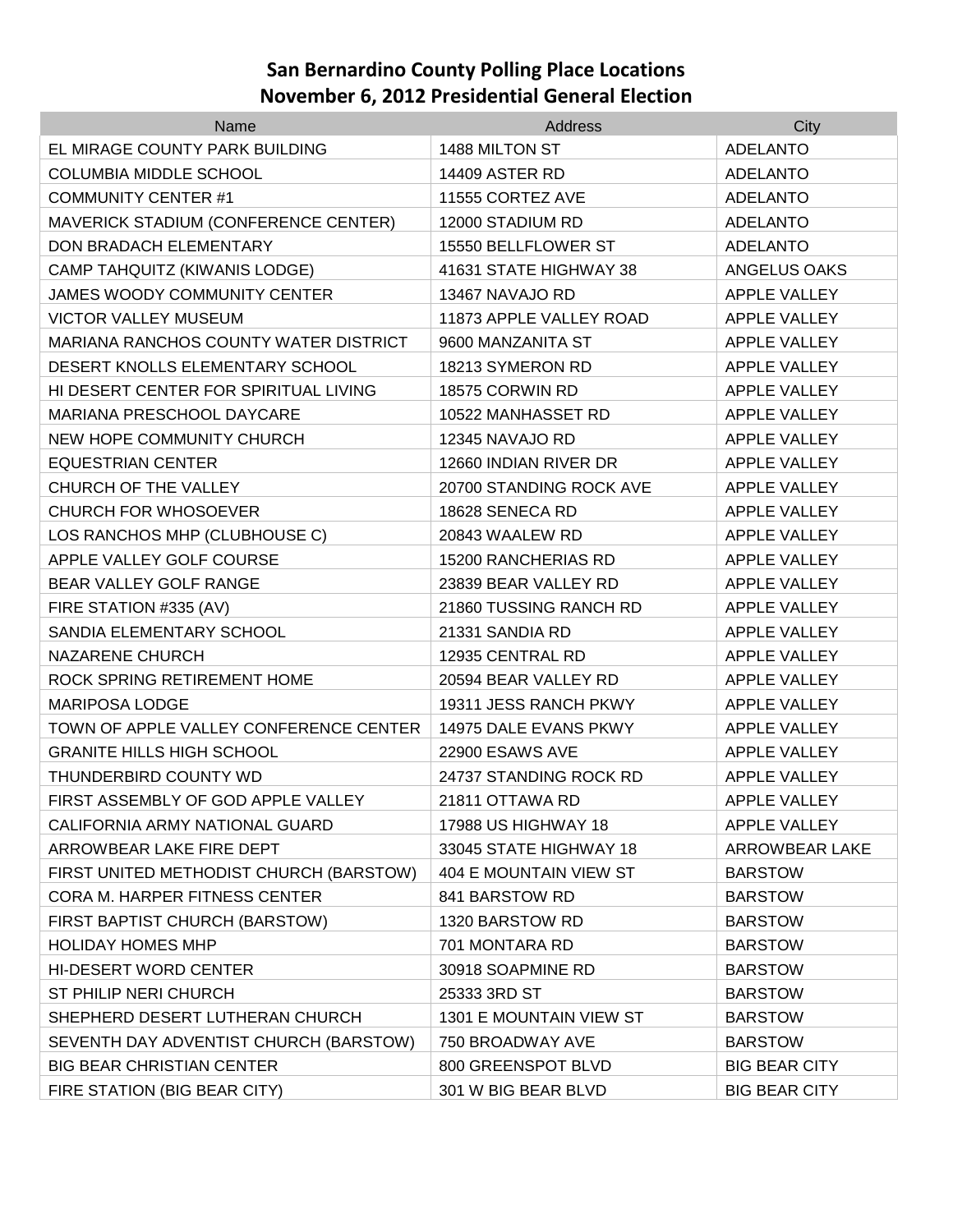| BALDWIN LAKE FIRE DEPARTMENT          | 45360 LUCKY BALDWIN RANCH RD | <b>BIG BEAR CITY</b>   |
|---------------------------------------|------------------------------|------------------------|
| <b>BIG BEAR LAKE UNITED METHODIST</b> | 1001 HOLDEN AVE              | <b>BIG BEAR CITY</b>   |
| <b>BIG BEAR LAKE CIVIC CENTER</b>     | 39707 BIG BEAR BLVD.         | <b>BIG BEAR LAKE</b>   |
| SUMMIT CHRISTIAN FELLOWSHIP           | 41965 GARSTIN RD             | <b>BIG BEAR LAKE</b>   |
| <b>MOUNTAIN MEADOWS SENIOR APTS</b>   | 798 PINE KNOT AVE            | <b>BIG BEAR LAKE</b>   |
| <b>BONNIE BAKER SENIOR CENTER</b>     | 149350 UKIAH TRL             | <b>BIG RIVER</b>       |
| BRIDGE CHURCH OF THE NAZARENE         | 9904 BLOOMINGTON AVE         | <b>BLOOMINGTON</b>     |
| CONGREGATIONAL UNITED CHURCH          | 18490 SANTA ANA AVE          | <b>BLOOMINGTON</b>     |
| TEAMSTERS UNION LOCAL #166            | 18597 VALLEY BLVD            | <b>BLOOMINGTON</b>     |
| FIRE STATION #77 (BLOOMINGTON)        | 17459 SLOVER AVE             | <b>BLOOMINGTON</b>     |
| ST CHARLES BORROMEO CHURCH            | 11342 SPRUCE AVENUE          | <b>BLOOMINGTON</b>     |
| <b>COMMUNITY CENTER (CEDARPINES)</b>  | 21827 PLUNGE RD              | <b>CEDARPINES PARK</b> |
| CALVARY CHAPEL CHINO VALLEY           | 12205 PIPELINE AVE           | <b>CHINO</b>           |
| IMMANUEL LUTHERAN CHURCH              | 5648 JEFFERSON AVE           | <b>CHINO</b>           |
| LIBERTY PARK COMMUNITY ROOM           | 11860 TELEPHONE AVE          | <b>CHINO</b>           |
| CATTLE ELEMENTARY SCHOOL              | 13590 CYPRESS AVE            | <b>CHINO</b>           |
| ANNA BORBA ELEMENTARY                 | 4980 RIVERSIDE DR            | <b>CHINO</b>           |
| <b>BAITUL HAMEED MOSQUE</b>           | 11941 RAMONA AVE             | <b>CHINO</b>           |
| FIRST UNITED REFORMED CHURCH          | 6159 RIVERSIDE DR            | <b>CHINO</b>           |
| CALVARY CHAPEL (CHINO HILLS)          | 4201 EUCALYPTUS AVE          | <b>CHINO</b>           |
| CAROLYN OWENS COMMUNITY CENTER        | 13201 CENTRAL AVE            | <b>CHINO</b>           |
| <b>GATEWAY COMMUNITY CHURCH</b>       | 5885 SCHAEFER AVE            | <b>CHINO</b>           |
| PIPELINE AVE BAPTIST CHURCH           | 11548 PIPELINE AVE           | <b>CHINO</b>           |
| <b>VALLEY CHRISTIAN CHURCH</b>        | 12410 NORTON AVE             | <b>CHINO</b>           |
| CHINO CHAFFEY COMMUNITY CENTER        | 5890 COLLEGE PARK AVE        | <b>CHINO</b>           |
| ALICIA CORTEZ ELEMENTARY              | 12750 CARISSA AVE            | <b>CHINO</b>           |
| CHINO MASONIC LODGE                   | 6050 RIVERSIDE DR            | <b>CHINO</b>           |
| PARKHOUSE AT THE PRESERVE             | <b>15871 MAIN ST</b>         | <b>CHINO</b>           |
| CORNERSTONE COMMUNITY CHURCH          | 13000 PIPELINE AVE           | <b>CHINO</b>           |
| LIVING WORD ASSEMBLY                  | 11887 TELEPHONE AVE          | <b>CHINO</b>           |
| PEMBROKE DOWNS MHP                    | 12400 CYPRESS AVE            | <b>CHINO</b>           |
| <b>FOURSQUARE CHURCH</b>              | <b>15558 AVERY ST</b>        | CHINO HILLS            |
| BUTTERFIELD RANCH ELEMENTARY SCHOOL   | 6350 MYSTIC CANYON DR        | <b>CHINO HILLS</b>     |
| PACIFICA SENIOR LIVING                | 6500 BUTTERFIELD RANCH RD    | <b>CHINO HILLS</b>     |
| LOS SERRANOS GOLF AND COUNTRY CLUB    | 15656 YORBA AVE              | <b>CHINO HILLS</b>     |
| OAK RIDGE ELEMENTARY SCHOOL           | 15452 VALLE VISTA DR         | <b>CHINO HILLS</b>     |
| <b>GRAND AVE PARK</b>                 | 1301 GRAND AVE               | <b>CHINO HILLS</b>     |
| CHINO VALLEY COMMUNITY CHURCH         | 14601 PEYTON DR              | <b>CHINO HILLS</b>     |
| MICHAEL G WICKMAN ELEMENTARY          | 16250 PINEHURST DR           | <b>CHINO HILLS</b>     |
| HIDDEN TRAILS ELEMENTARY SCHOOL       | 2250 RIDGEVIEW DR            | CHINO HILLS            |
| WESTERN HILLS COUNTRY CLUB            | 1800 CARBON CANYON RD        | <b>CHINO HILLS</b>     |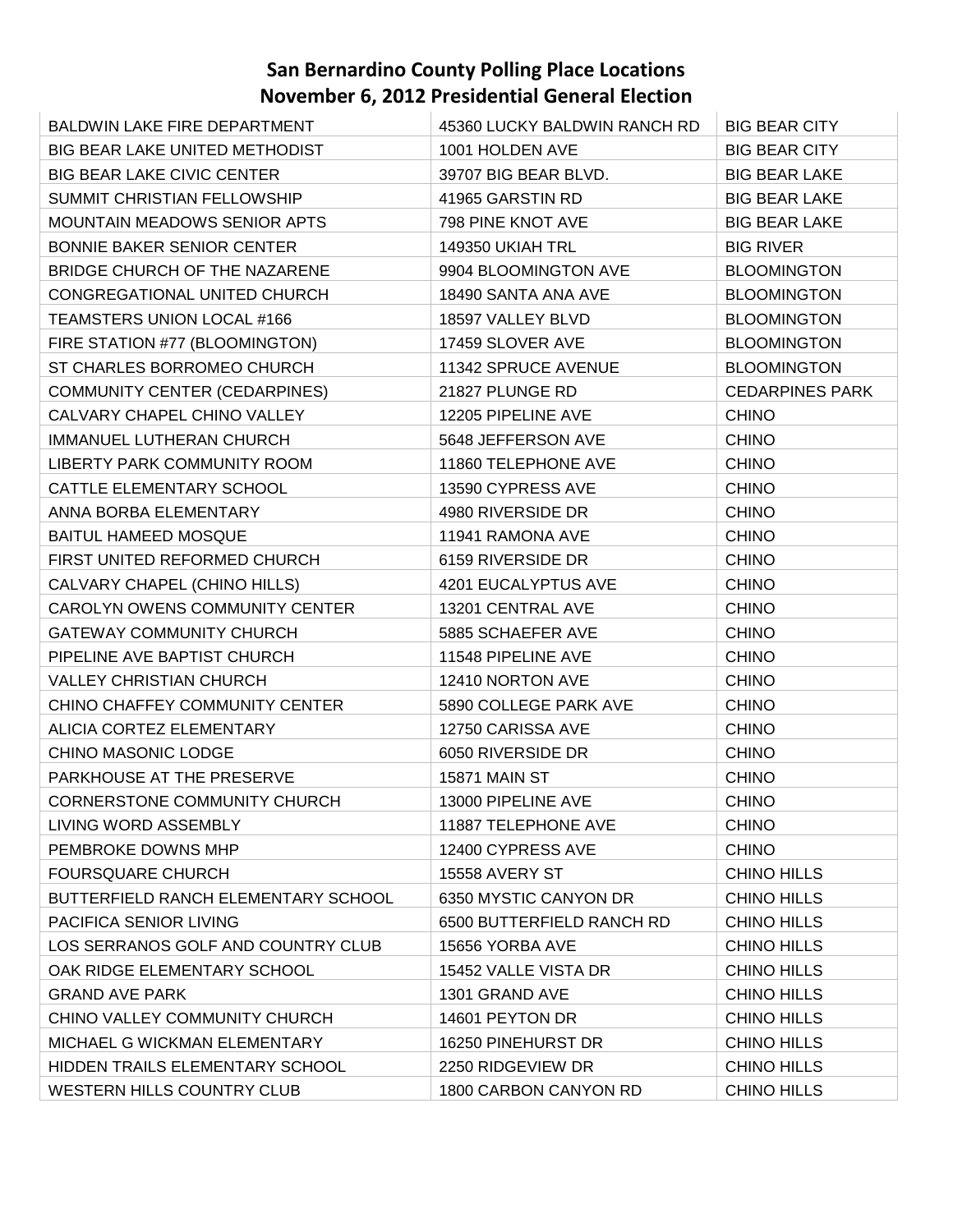| <b>TOWNSEND JR HIGH SCHOOL</b>        | 15359 ILEX DR             | <b>CHINO HILLS</b> |
|---------------------------------------|---------------------------|--------------------|
| FIRE STATION #62 (CHINO HILLS)        | 5551 BUTTERFIELD RANCH RD | <b>CHINO HILLS</b> |
| MCCOY EQUESTRIAN AND RECREATION       |                           |                    |
| <b>CENTER</b>                         | 14280 PEYTON DR           | <b>CHINO HILLS</b> |
| CANYON HILLS JUNIOR HIGH SCHOOL       | 2500 MADRUGADA DR         | <b>CHINO HILLS</b> |
| ROLLING RIDGE ELEMENTARY SCHOOL       | 13677 CALLE SAN MARCOS    | <b>CHINO HILLS</b> |
| CHAPARRAL ELEMENTARY (CHINO HILLS)    | 4849 BIRD FARM RD         | <b>CHINO HILLS</b> |
| <b>FOUNDERS RECREATION CENTER</b>     | 2000 FOUNDERS DR          | <b>CHINO HILLS</b> |
| ALTERNATIVE EDUCATION CENTER          | 15650 PIPELINE AVE        | <b>CHINO HILLS</b> |
| <b>GLENMEAD ELEMENTARY SCHOOL</b>     | 15000 WHIRLAWAY LN        | <b>CHINO HILLS</b> |
| <b>VILLAGE OAKS APARTMENTS</b>        | 15773 HIGH KNOLL DR       | <b>CHINO HILLS</b> |
| MONTECITO MEMORIAL PARK & MORTUARY    | 3520 E WASHINGTON STREET  | <b>COLTON</b>      |
| <b>LUQUE COMMUNITY CENTER</b>         | 292 E O ST                | <b>COLTON</b>      |
| <b>GRANT ELEMENTARY SCHOOL</b>        | 550 W OLIVE ST            | <b>COLTON</b>      |
| ABRAHAM LINCOLN ELEMENTARY            | 444 E OLIVE ST            | <b>COLTON</b>      |
| <b>COLTON FIRST ASSEMBLY OF GOD</b>   | 450 W CITRUS ST           | <b>COLTON</b>      |
| <b>COLTON COMMUNITY CHURCH</b>        | 1301 N RANCHO AVE         | <b>COLTON</b>      |
| COOLEY RANCH ELEMENTARY SCHOOL        | 1000 S COOLEY DR          | <b>COLTON</b>      |
| FIRE STATION #213 (COLTON)            | 1100 S LA CADENA DR       | <b>COLTON</b>      |
| RECHE CANYON SCHOOL                   | 3101 CANYON VISTA DR      | <b>COLTON</b>      |
| <b>HUTTON CENTER</b>                  | 660 COLTON AVE            | <b>COLTON</b>      |
| RANCHO MEDITERRANEAN MOBILE ESTATES   | 700 E WASHINGTON ST       | <b>COLTON</b>      |
| SIERRA VISTA BAPTIST CHURCH           | 2300 N RANCHO AVE         | <b>COLTON</b>      |
| CHRISTIAN CHURCH (COLTON)             | 905 E OLIVE ST            | <b>COLTON</b>      |
| FIRE STATION #25 (CRESTLINE)          | 23407 CREST FOREST DR     | <b>CRESTLINE</b>   |
| CRESTLINE-LAKE ARROWHEAD WATER AGENCY | 24116 CREST FOREST DR     | <b>CRESTLINE</b>   |
| SAN MORITZ LODGE                      | 24640 SAN MORITZ DR       | <b>CRESTLINE</b>   |
| FIRST BAPTIST CHURCH (CRESTLINE)      | 533 SPRINGY PATH          | <b>CRESTLINE</b>   |
| FIRE STATION #96 (FAWNSKIN)           | 39188 RIM OF THE WORLD DR | <b>FAWNSKIN</b>    |
| WEST HERITAGE ELEMENTARY SCHOOL       | 13690 W CONSTITUTION WAY  | <b>FONTANA</b>     |
| MOUNTAIN VIEW COMMUNITY CHURCH        | 8833 PALMETTO AVE         | <b>FONTANA</b>     |
| <b>BLESSED JOHN XXIII</b>             | 7650 TAMARIND AVE         | <b>FONTANA</b>     |
| VFW POST #6563                        | 9190 FONTANA AVE          | <b>FONTANA</b>     |
| WATER OF LIFE COMMUNITY CHURCH        | 7623 EAST AVE             | <b>FONTANA</b>     |
| ROLLER CITY PLUS                      | 7391 EAST AVE             | <b>FONTANA</b>     |
| <b>SLOVENE HALL</b>                   | 8425 CYPRESS AVE          | <b>FONTANA</b>     |
| MARY VAGLE MUSEUM AND NATURE CENTER   | 11501 CYPRESS AVE         | <b>FONTANA</b>     |
| FIRE STATION #74 (FONTANA)            | 11500 LIVE OAK AVE        | <b>FONTANA</b>     |
| BETHEL CHRISTIAN FELLOWSHIP           | 9134 MANGO AVE            | <b>FONTANA</b>     |
| <b>JURUPA VISTA SCHOOL</b>            | 15920 VILLAGE DR          | <b>FONTANA</b>     |
| JUNIPER AVE SDA CHURCH                | 7347 JUNIPER AVE          | <b>FONTANA</b>     |
| CHAPARRAL ELEMENTARY SCHOOL           | 14000 SHADOW DR           | <b>FONTANA</b>     |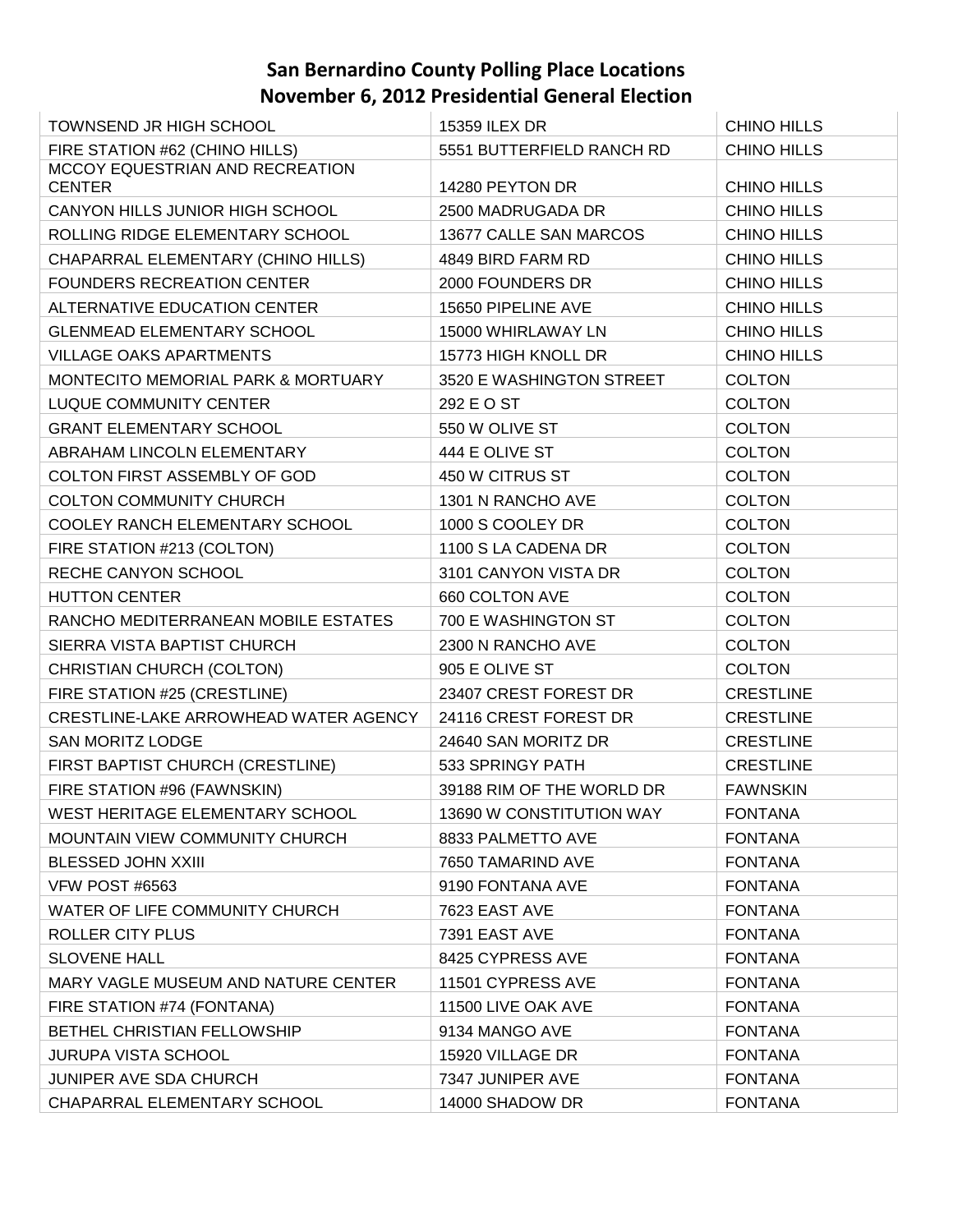| BETHEL AME CHURCH                       | 16262 BASELINE AVE           | <b>FONTANA</b>           |
|-----------------------------------------|------------------------------|--------------------------|
| FIRE STATION #78 (FONTANA)              | 7110 CITRUS AVE              | <b>FONTANA</b>           |
| HERITAGE NEIGHBORHOOD CENTER            | 7350 W LIBERTY PKWY          | <b>FONTANA</b>           |
| D ARCY ELEMENTARY SCHOOL                | 11645 ELM AVE                | <b>FONTANA</b>           |
| CHURCH OF THE CHIMES                    | 16116 SAN BERNARDINO AVE     | <b>FONTANA</b>           |
| <b>SHADY TRAILS</b>                     | 15800 S PARK LN              | <b>FONTANA</b>           |
| <b>HEMLOCK ELEMENTARY</b>               | 15080 MILLER AVE             | <b>FONTANA</b>           |
| SOUTHRIDGE MIDDLE SCHOOL                | 14500 LIVE OAK AVE           | <b>FONTANA</b>           |
| ACADEMY FOR MARTIAL ARTS                | 7605 SIERRA AVE              | <b>FONTANA</b>           |
| DOROTHY GRANT ELEMENTARY SCHOOL         | 7069 ISABEL LN               | <b>FONTANA</b>           |
| BEECH AVENUE ELEMENTARY SCHOOL          | 9206 BEECH AVENUE            | <b>FONTANA</b>           |
| <b>BIRCH HIGH SCHOOL</b>                | 7930 LOCUST AVE              | <b>FONTANA</b>           |
| FOUNTAIN OF TRUTH FAMILY WORSHIP CENTER | 5401 CITRUS AVE              | <b>FONTANA</b>           |
| MINISTERIOS TESOROS ESCONDIDOS          | 8430 CHERRY AVE              | <b>FONTANA</b>           |
| FONTANA ADULT SCHOOL & LEARNING CENTER  | 10755 OLEANDER AVENUE        | <b>FONTANA</b>           |
| CALVARY BAPTIST CHURCH (FONTANA)        | 9444 MANGO AVE               | <b>FONTANA</b>           |
| SHADOW HILLS ELEMENTARY SCHOOL          | 14300 SHADOW DR              | <b>FONTANA</b>           |
| FIRE STATION #72 (SB COUNTY HQ)         | 15380 SAN BERNARDINO AVE     | <b>FONTANA</b>           |
| SAN BERNARDINO COUNTY FIRE STATION 79   | 5075 COYOTE CANYON RD        | <b>FONTANA</b>           |
| LONG ELEMENTARY SCHOOL                  | 5383 N BRIDLEPATH DR         | <b>FONTANA</b>           |
| ALMOND ELEMENTARY SCHOOL                | 8172 ALMOND AVENUE           | <b>FONTANA</b>           |
| DINO PAPAVERO SENIOR CENTRE             | 16707 MARYGOLD AVE           | <b>FONTANA</b>           |
| FRIENDSHIP COMMUNITY CHURCH             | 14800 BASELINE AVE           | <b>FONTANA</b>           |
| VALLEY OF THE FALLS COMMUNITY CHURCH    | 40626 VALLEY OF THE FALLS DR | <b>FOREST FALLS</b>      |
| TERRACE VIEW ELEMENTARY SCHOOL          | 22731 GRAND TERRACE RD       | <b>GRAND TERRACE</b>     |
| <b>GRAND TERRACE CIVIC CENTER</b>       | 22795 BARTON RD              | <b>GRAND TERRACE</b>     |
| <b>GRAND TERRACE COMMUNITY CENTER</b>   | 22130 BARTON RD              | <b>GRAND TERRACE</b>     |
| FIRE STATION #95 (GREEN VALLEY LAKE)    | 33596 GREEN VALLEY LAKE RD   | <b>GREEN VALLEY LAKE</b> |
| FIRE STATION (HELENDALE)                | 27089 HELENDALE RD           | <b>HELENDALE</b>         |
| SILVER LAKES CLUBHOUSE                  | 27801 MOUNTAIN SPRINGS RD    | <b>HELENDALE</b>         |
| FOREMOST HEALTH CARE CENTER             | 17581 SULTANA ST             | <b>HESPERIA</b>          |
| HESPERIA CHRISTIAN SCHOOL               | <b>16775 OLIVE ST</b>        | <b>HESPERIA</b>          |
| UNITED METHODIST CHURCH (HESPERIA)      | <b>18623 MAIN ST</b>         | <b>HESPERIA</b>          |
| COTTONWOOD ELEMENTARY                   | 8850 COTTONWOOD AVE          | <b>HESPERIA</b>          |
| SULTANA HIGH SCHOOL                     | 17311 SULTANA ST             | <b>HESPERIA</b>          |
| <b>HESPERIA HIGH SCHOOL</b>             | 9898 MAPLE AVE               | <b>HESPERIA</b>          |
| HESPERIA EVANGELICAL FREE CHURCH        | 7885 ARCADIA AVE             | <b>HESPERIA</b>          |
| FIRE STATION #305                       | 8331 CALIENTE RD             | <b>HESPERIA</b>          |
| NOVACK COMMUNITY CENTER                 | 13558 PALM ST                | <b>HESPERIA</b>          |
| 1ST ASSEMBLY OF GOD HESPERIA CAMPUS     | 11616 HESPERIA RD            | <b>HESPERIA</b>          |
| <b>VICTOR VALLEY CHRISTIAN CHURCH</b>   | 11223 11TH AVE               | <b>HESPERIA</b>          |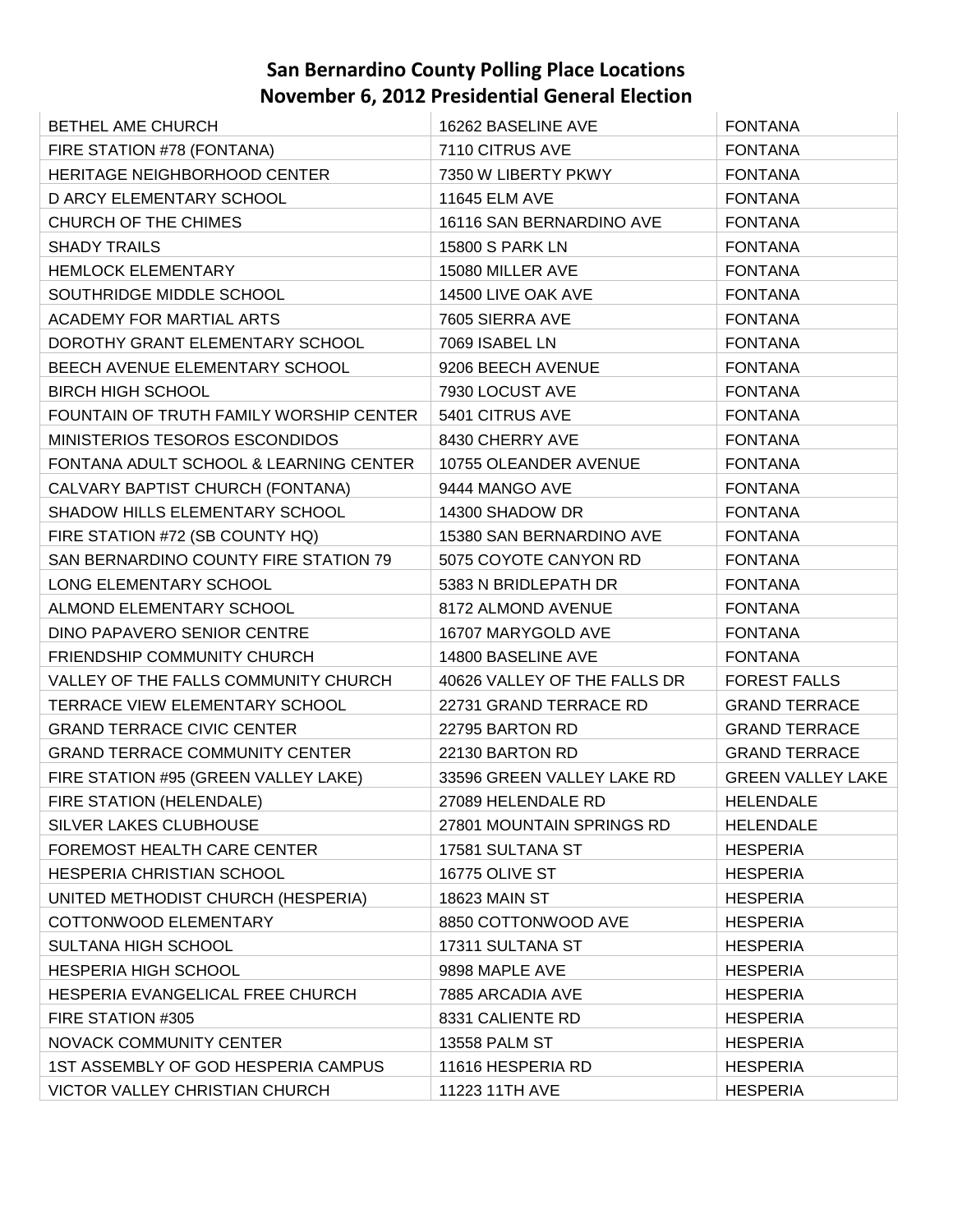| RIVER OF LIFE CHURCH OF GOD              | 8519 MAPLE AVE             | <b>HESPERIA</b>       |
|------------------------------------------|----------------------------|-----------------------|
| KINGSTON ELEMENTARY SCHOOL               | 7473 KINGSTON AVE          | <b>HESPERIA</b>       |
| HESPERIA CHURCH OF THE NAZARENE          | 8518 MAPLE AVE             | <b>HESPERIA</b>       |
| KRYSTAL SCHOOL OF SCIENCE, MATH & TECH   | 17160 KRYSTAL DR           | <b>HESPERIA</b>       |
| SUMMIT LEADERSHIP ACADEMY                | 12850 MUSCATEL ST          | <b>HESPERIA</b>       |
| <b>JOSHUA CIRCLE SCHOOL</b>              | 10140 8TH AVE              | <b>HESPERIA</b>       |
| <b>OASIS CHURCH</b>                      | 11610   AVE                | <b>HESPERIA</b>       |
| <b>MOUNTAIN SHADOW MHP</b>               | 4040 PIEDMONT DR           | <b>HIGHLAND</b>       |
| FIRE STATION #2 (EAST HIGHLAND)          | 29507 BASELINE ST          | <b>HIGHLAND</b>       |
| FIRST UNITED METHODIST CHURCH (HIGHLAND) | 27555 BASELINE ST          | <b>HIGHLAND</b>       |
| <b>HIGHLAND FAMILY YMCA</b>              | 7793 CENTRAL AVE           | <b>HIGHLAND</b>       |
| <b>EAST HIGHLANDS RANCH</b>              | 6892 CLOVERHILL AVE        | <b>HIGHLAND</b>       |
| FIRST CHURCH OF GOD                      | 2595 E DATE ST             | <b>HIGHLAND</b>       |
| <b>IMMANUEL BAPTIST CHURCH</b>           | 28355 BASELINE ST          | <b>HIGHLAND</b>       |
| <b>COMMUNITY CROSS</b>                   | 6955 PALM AVE              | <b>HIGHLAND</b>       |
| SERRANO MIDDLE SCHOOL                    | 313 PIEDMONT DR            | <b>HIGHLAND</b>       |
| <b>CRAM ELEMENTARY SCHOOL</b>            | 29700 WATER ST             | <b>HIGHLAND</b>       |
| BEATTIE MIDDLE SCHOOL                    | 7800 ORANGE ST             | <b>HIGHLAND</b>       |
| ARDEN HILLS SDA CHURCH                   | 5801 ARDEN AVE             | <b>HIGHLAND</b>       |
| BONNIE OEHL ELEMENTARY                   | 2525 PALM AVE              | <b>HIGHLAND</b>       |
| HAMPTON INN & SUITES (HIGHLAND)          | 27959 HIGHLAND AVE         | <b>HIGHLAND</b>       |
| <b>HIGHLAND POLICE STATION</b>           | 26985 BASELINE ST          | <b>HIGHLAND</b>       |
| <b>HINKLEY SENIOR CENTER</b>             | 35997 MOUNTAIN VIEW RD     | <b>HINKLEY</b>        |
| SKY VIEW CHAPEL CHURCH OF GOD            | 7475 SUNNY VISTA RD        | <b>JOSHUA TREE</b>    |
| <b>JOSHUA TREE COMMUNITY CENTER</b>      | 6171 SUNBURST AVENUE       | <b>JOSHUA TREE</b>    |
| FIRE STATION #93 (LAKE ARROWHEAD)        | 200 N STATE HIGHWAY 173    | LAKE ARROWHEAD        |
| LAKE ARROWHEAD COUNTRY CLUB              | 250 GOLF COURSE RD         | LAKE ARROWHEAD        |
| LAKE ARROWHEAD RESORT & SPA              | 27984 STATE HIGHWAY 189    | LAKE ARROWHEAD        |
| BRYN MAWR ELEMENTARY SCHOOL              | 11680 WHITTIER AVE         | <b>LOMA LINDA</b>     |
| <b>OASIS TOWN HOUSES</b>                 | 25590 PROSPECT AVE         | <b>LOMA LINDA</b>     |
| LOMA LINDA CHINESE SDA CHURCH            | 25665 VAN LEUVEN ST        | <b>LOMA LINDA</b>     |
| UNIVERSITY CHURCH                        | 11125 CAMPUS ST            | <b>LOMA LINDA</b>     |
| LOMA LINDA CIVIC CENTER                  | 25541 BARTON RD            | <b>LOMA LINDA</b>     |
| VICTORIA SEVENTH DAY ADVENTIST           | 1860 MOUNTAIN VIEW AVE     | LOMA LINDA            |
| FIRE STATION #7 (LV)                     | <b>10575 DIDO AVE</b>      | <b>LUCERNE VALLEY</b> |
| LUCERNE VALLEY COMMUNITY CENTER          | 33187 OLD WOMAN SPRINGS RD | LUCERNE VALLEY        |
| LYTLE CREEK COMMUNITY CENTER             | 14082 CENTER RD            | <b>LYTLE CREEK</b>    |
| MOOSE LODGE #1335                        | 2139 MENTONE BLVD          | <b>MENTONE</b>        |
| <b>VERNON MIDDLE SCHOOL</b>              | 9775 VERNON AVE            | <b>MONTCLAIR</b>      |
| OUR LADY OF LOURDES CATHOLIC CHURCH      | 10191 CENTRAL AVE          | <b>MONTCLAIR</b>      |
| BETHANY BAPTIST CHURCH                   | 9950 MONTE VISTA AVE       | <b>MONTCLAIR</b>      |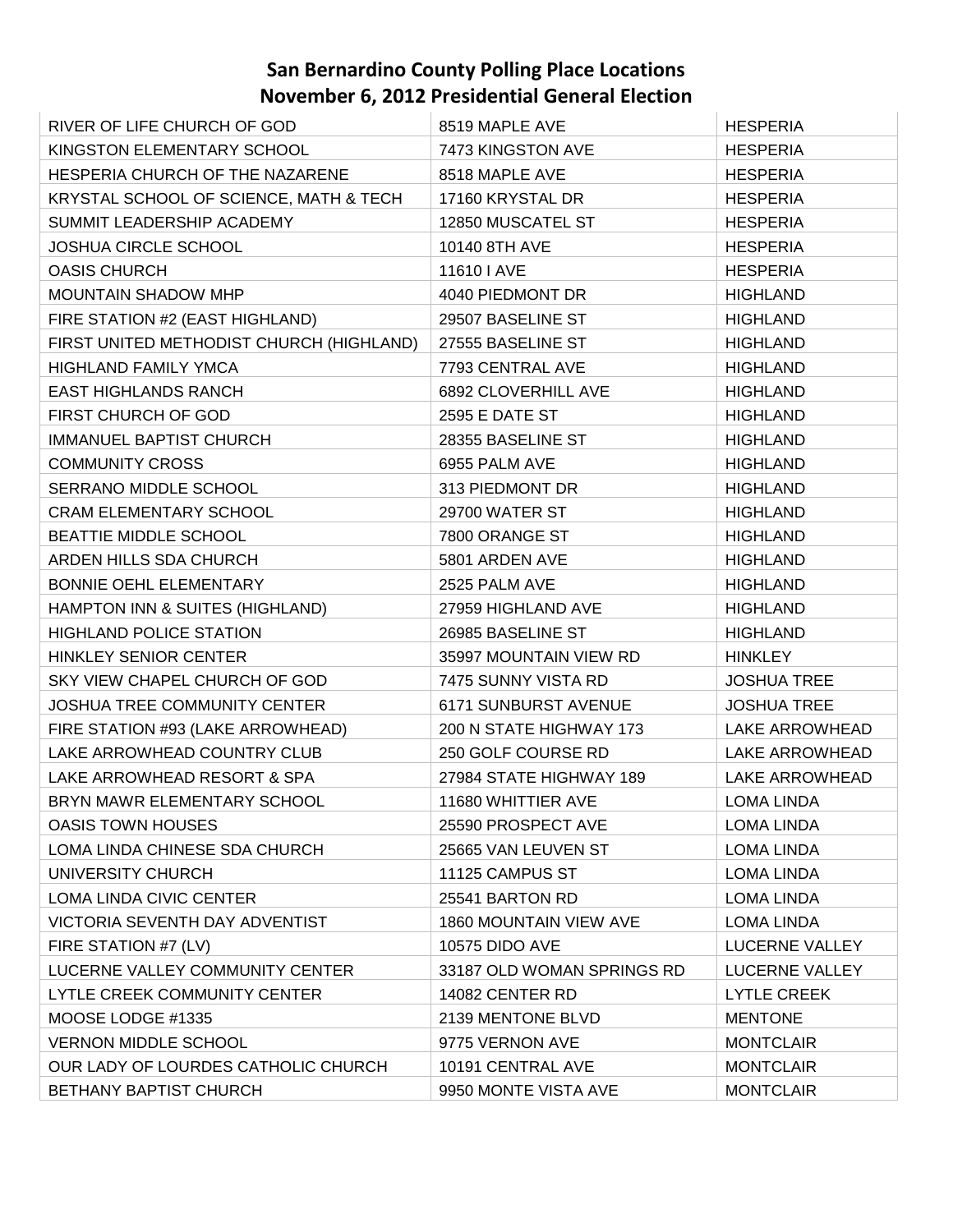| <b>HOWARD SCHOOL</b>                     | 4650 HOWARD ST             | <b>MONTCLAIR</b>                  |
|------------------------------------------|----------------------------|-----------------------------------|
| MORNING STAR CHRISTIAN CHURCH            | 4518 SAN BERNARDINO ST     | <b>MONTCLAIR</b>                  |
| MORENO ELEMENTARY SCHOOL                 | 4825 MORENO ST             | <b>MONTCLAIR</b>                  |
| AMF BOWLIUM                              | 4666 HOLT BLVD             | <b>MONTCLAIR</b>                  |
| LEHIGH ELEMENTARY SCHOOL                 | 10200 LEHIGH AVE           | <b>MONTCLAIR</b>                  |
| COVINGTON PARK COMMUNITY BUILDING        | <b>11165 VALE DR</b>       | MORONGO VALLEY                    |
| MT BALDY FIRE DEPARTMENT                 | 6736 MT BALDY RD           | MT BALDY                          |
| <b>ST ANN PARISH</b>                     | 218 D STREET               | <b>NEEDLES</b>                    |
| <b>SENIOR CITIZENS BUILDING</b>          | 33383 NEWBERRY RD          | <b>NEWBERRY</b><br><b>SPRINGS</b> |
| OAK HILLS HIGH SCHOOL                    | 7625 CATABA RD             | <b>OAK HILLS</b>                  |
| CHAFFEY ADULT SCHOOL                     | 1802 E 7TH ST              | <b>ONTARIO</b>                    |
| <b>DICKEY SCHOOL</b>                     | 2840 S PARCO AVE           | ONTARIO                           |
| PRINCETON FREE WILL BAPTIST CHURCH       | 810 E PRINCETON ST         | <b>ONTARIO</b>                    |
| ARCHIBALD RANCH COMMUNITY CHURCH         | 13344 S ARCHIBALD AVE      | <b>ONTARIO</b>                    |
| <b>BCC LIFE CHANGING MINISTRIES</b>      | 1801 E D ST                | ONTARIO                           |
| <b>COUNTRY MEADOWS MHP</b>               | 1855 E RIVERSIDE DR        | <b>ONTARIO</b>                    |
| WOODCREST JUNIOR HIGH SCHOOL             | 2725 S CAMPUS AVE          | <b>ONTARIO</b>                    |
| CITIZENS BUSINESS BANK ARENA - MAIN ENTR | 4000 ONTARIO CENTER        | <b>ONTARIO</b>                    |
| FIRST CHRISTIAN CHURCH (ONTARIO)         | 110 N VINE AVE             | ONTARIO                           |
| FRIENDSHIP MISSIONARY BAPTIST CHURCH     | 1023 S SULTANA AVE         | <b>ONTARIO</b>                    |
| OAKS MIDDLE SCHOOL                       | 1221 S OAKS AVE            | <b>ONTARIO</b>                    |
| <b>INLAND CHRISTIAN HOME</b>             | <b>1950 S MOUNTAIN AVE</b> | ONTARIO                           |
| <b>SALVATION ARMY</b>                    | 1412 S EUCLID AVE          | <b>ONTARIO</b>                    |
| ECHOS OF FAITH CHRISTIAN CHURCH          | 11255 CENTRAL AVE          | ONTARIO                           |
| LOVELAND CHURCH                          | 1456 N GROVE AVE           | <b>ONTARIO</b>                    |
| <b>COLONY HIGH SCHOOL</b>                | 3850 RIVERSIDE DR          | <b>ONTARIO</b>                    |
| ONTARIO HIGH SCHOOL                      | 901 W FRANCIS ST           | ONTARIO                           |
| FIRST CHURCH OF THE NAZARENE(5TH STREET) | 1311 W 5TH ST              | <b>ONTARIO</b>                    |
| <b>WESTWIND COMMUNITY CENTER</b>         | 2455 E RIVERSIDE DR        | <b>ONTARIO</b>                    |
| <b>CREEK VIEW SCHOOL</b>                 | 3742 LYTLE CREEK LOOP      | <b>ONTARIO</b>                    |
| BETHEL CONGREGATIONAL CHURCH             | 536 N EUCLID AVE           | <b>ONTARIO</b>                    |
| <b>ONTARIO MASONIC LODGE</b>             | 1025 N VINE AVE            | <b>ONTARIO</b>                    |
| NATIONAL GUARD ARMORY                    | 950 N CUCAMONGA AVE        | <b>ONTARIO</b>                    |
| REDEEMER LUTHERAN CHURCH                 | 920 W 6TH ST               | <b>ONTARIO</b>                    |
| TRINITY UNITED METHODIST CHURCH          | 705 E I ST                 | <b>ONTARIO</b>                    |
| PLOTT NURSING HOME                       | 800 E 5TH ST               | <b>ONTARIO</b>                    |
| LIBERTY ELEMENTARY SCHOOL (ONTARIO)      | 2730 S BON VIEW AVE        | <b>ONTARIO</b>                    |
| <b>YMCA</b>                              | 215 W C ST                 | <b>ONTARIO</b>                    |
| CALVARY CHAPEL (ONTARIO)                 | 1957 S VINEYARD AVE        | <b>ONTARIO</b>                    |
| HIGHLAND SENIOR CENTER (PATTON HOSPITAL) | 3102 E HIGHLAND AVE        | <b>PATTON</b>                     |
| BALDY MESA ELEMENTARY SCHOOL             | 10376 BALDY MESA RD        | <b>PHELAN</b>                     |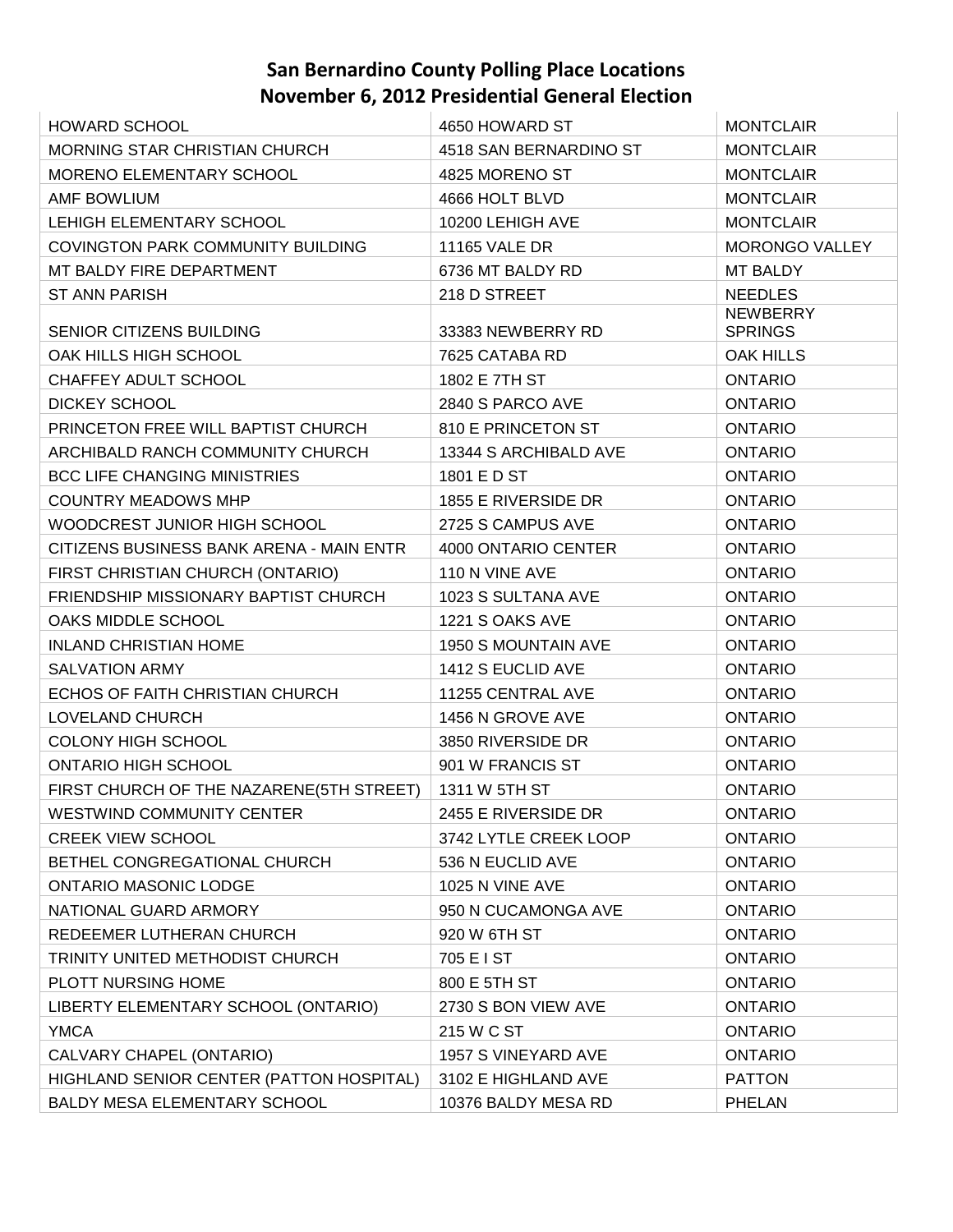| <b>HIGH DESERT BAPTIST CHURCH</b>           | 10484 JOHNSON RD         | <b>PHELAN</b>                     |
|---------------------------------------------|--------------------------|-----------------------------------|
| HARVEST CHRISTIAN CENTER ASSEMBLY OF<br>GOD | 8787 SAHARA RD           | <b>PHELAN</b>                     |
| CALIFORNIA DEPARTMENT OF FORESTRY           | 9600 CENTOLA RD          | <b>PHELAN</b>                     |
| PINON HILLS SCHOOL                          | 878 MONO RD              | PINON HILLS                       |
|                                             |                          | <b>RANCHO</b>                     |
| VALLE VISTA ELEMENTARY SCHOOL               | 7727 VALLE VISTA DR      | <b>CUCAMONGA</b>                  |
|                                             |                          | <b>RANCHO</b>                     |
| JOHN L GOLDEN ELEMENTARY                    | 12400 BANYAN ST          | <b>CUCAMONGA</b>                  |
|                                             |                          | <b>RANCHO</b>                     |
| SOLID GROUND CHURCH                         | 9974 19TH ST             | <b>CUCAMONGA</b>                  |
|                                             |                          | <b>RANCHO</b>                     |
| <b>BANYAN SCHOOL</b>                        | 10900 MIRADOR DR         | <b>CUCAMONGA</b>                  |
|                                             |                          | <b>RANCHO</b>                     |
| HILLSIDE COMMUNITY CHURCH                   | 5354 HAVEN AVE           | <b>CUCAMONGA</b>                  |
|                                             |                          | <b>RANCHO</b>                     |
| <b>VICTORIA GROVES SCHOOL</b>               | 10950 EMERSON ST         | <b>CUCAMONGA</b>                  |
|                                             |                          | <b>RANCHO</b>                     |
| <b>GOLDY S LEWIS COMMUNITY CENTER</b>       | 11200 BASELINE RD        | <b>CUCAMONGA</b>                  |
|                                             |                          | <b>RANCHO</b>                     |
| <b>CROSS &amp; CROWN LUTHERAN CHURCH</b>    | 6723 ETIWANDA AVE        | <b>CUCAMONGA</b>                  |
|                                             |                          | <b>RANCHO</b>                     |
| <b>IGLESIA DEL NAZARENO</b>                 | 9900 ARROW RTE           | <b>CUCAMONGA</b>                  |
|                                             |                          | <b>RANCHO</b>                     |
| FIRE STATION #173 (RC)                      | 12270 FIREHOUSE CT       | <b>CUCAMONGA</b>                  |
|                                             |                          | <b>RANCHO</b>                     |
| FIRE STATION #177                           | 5562 HELLMAN AVE         | <b>CUCAMONGA</b>                  |
|                                             |                          | <b>RANCHO</b>                     |
| VINEYARD JR HIGH SCHOOL                     | 6440 MAYBERRY AVE        | <b>CUCAMONGA</b><br><b>RANCHO</b> |
| <b>VALENCIA COMMONS</b>                     | 6729 HERMOSA AVE         | <b>CUCAMONGA</b>                  |
|                                             |                          | <b>RANCHO</b>                     |
| ALTA LOMA HIGH SCHOOL                       | 8880 BASELINE RD         | <b>CUCAMONGA</b>                  |
|                                             |                          | <b>RANCHO</b>                     |
| CALVARY CHAPEL (R C)                        | 10700 TOWN CENTER DR     | <b>CUCAMONGA</b>                  |
|                                             |                          | <b>RANCHO</b>                     |
| <b>WINDROWS ELEMENTARY SCHOOL</b>           | 6855 VICTORIA PARK LN    | <b>CUCAMONGA</b>                  |
|                                             |                          | <b>RANCHO</b>                     |
| LOS OSOS HIGH SCHOOL                        | 6001 MILLIKEN AVE        | <b>CUCAMONGA</b>                  |
|                                             |                          | <b>RANCHO</b>                     |
| <b>CUCAMONGA VALLEY WATER DISTRICT</b>      | 10435 ASHFORD ST         | <b>CUCAMONGA</b>                  |
|                                             |                          | <b>RANCHO</b>                     |
| <b>BEAR GULCH SCHOOL</b>                    | 8355 BEAR GULCH PL       | <b>CUCAMONGA</b>                  |
|                                             |                          | <b>RANCHO</b>                     |
| SIERRA VISTA BAPTIST CHURCH (RC)            | 7192 JASPER ST           | <b>CUCAMONGA</b>                  |
|                                             |                          | <b>RANCHO</b>                     |
| <b>CROSSLIGHT FAMILY MINISTRIES</b>         | 9720 WILSON AVE          | <b>CUCAMONGA</b>                  |
|                                             |                          | <b>RANCHO</b>                     |
| FLOYD M STORK SCHOOL                        | 5646 JASPER ST           | <b>CUCAMONGA</b>                  |
| VICTORIA GARDENS CULTURAL CENTER            | 12505 CULTURAL CENTER DR | <b>RANCHO</b><br><b>CUCAMONGA</b> |
|                                             |                          | <b>RANCHO</b>                     |
| VFW (RC)                                    | 8751 INDUSTRIAL LN       | <b>CUCAMONGA</b>                  |
|                                             |                          |                                   |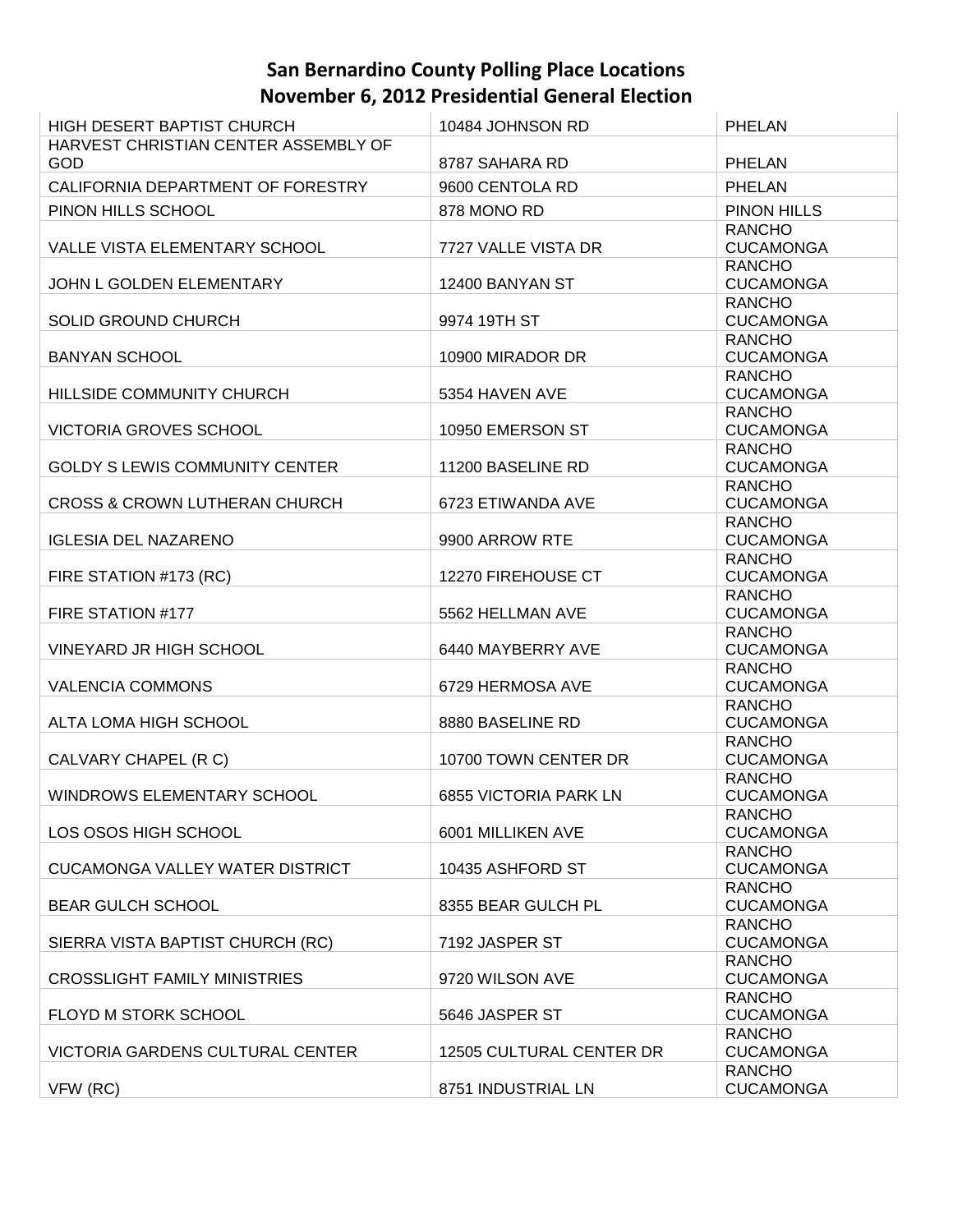|                                             |                          | <b>RANCHO</b>                     |
|---------------------------------------------|--------------------------|-----------------------------------|
| SUMMIT INTERMEDIATE SCHOOL                  | 5959 EAST AVE            | <b>CUCAMONGA</b>                  |
|                                             |                          | <b>RANCHO</b>                     |
| SAINT CLARE OF ASSIS CHURCH                 | 6563 EAST AVE            | <b>CUCAMONGA</b><br><b>RANCHO</b> |
| <b>CUCAMONGA MIDDLE SCHOOL</b>              | 7611 HELLMAN AVE         | <b>CUCAMONGA</b>                  |
|                                             |                          | <b>RANCHO</b>                     |
| ALTA LOMA JR HIGH SCHOOL                    | 9000 LEMON AVE           | <b>CUCAMONGA</b>                  |
|                                             |                          | <b>RANCHO</b>                     |
| SHEPHERD OF THE HILLS CHURCH                | 6080 HAVEN AVENUE        | <b>CUCAMONGA</b>                  |
| <b>CHAPARRAL MHP</b>                        | 6880 ARCHIBALD AVE       | <b>RANCHO</b><br><b>CUCAMONGA</b> |
|                                             |                          | <b>RANCHO</b>                     |
| ETIWANDA GARDENS                            | 7576 ETIWANDA AVE        | <b>CUCAMONGA</b>                  |
|                                             |                          | <b>RANCHO</b>                     |
| FIRE STATION #176 (RC)                      | 5840 EAST AVE            | <b>CUCAMONGA</b>                  |
| OUR LADY OF MOUNT CARMEL                    | 10079 8TH ST             | <b>RANCHO</b><br><b>CUCAMONGA</b> |
|                                             |                          | <b>RANCHO</b>                     |
| RUTH MUSSER MIDDLE SCHOOL                   | 10789 TERRA VISTA PKWY   | <b>CUCAMONGA</b>                  |
|                                             |                          | <b>RANCHO</b>                     |
| CENTRAL ELEMENTARY SCHOOL(RC)               | 7955 ARCHIBALD AVE       | <b>CUCAMONGA</b>                  |
|                                             | 12345 COYOTE DR          | <b>RANCHO</b>                     |
| DAY CREEK INTERMEDIATE SCHOOL               |                          | <b>CUCAMONGA</b><br><b>RANCHO</b> |
| ST PETER ST PAUL CHURCH                     | 9135 BANYAN ST           | <b>CUCAMONGA</b>                  |
| <b>BOYS &amp; GIRLS CLUBS OF REDLANDS</b>   | 1251 CLAY ST             | <b>REDLANDS</b>                   |
| <b>JUDSON &amp; BROWN ELEMENTARY</b>        | 1401 E PENNSYLVANIA AVE  | <b>REDLANDS</b>                   |
| <b>BROOKSIDE FREE METHODIST CHURCH</b>      | 75 TENNESSEE ST          | <b>REDLANDS</b>                   |
| <b>MARIPOSA SCHOOL</b>                      | 30800 PALO ALTO DR       | <b>REDLANDS</b>                   |
| FIRE STATION #263 (REDLANDS)                | 10 W PENNSYLVANIA AVE    | <b>REDLANDS</b>                   |
| FIRST UNITED METHODIST CHURCH<br>(REDLANDS) | 1 E OLIVE AVE            | <b>REDLANDS</b>                   |
| UNIVERSITY OF REDLANDS (ORTON CENTER)       | 1200 E COLTON AVE        | <b>REDLANDS</b>                   |
| MOORE MIDDLE SCHOOL                         | 1550 E HIGHLAND AVE      | <b>REDLANDS</b>                   |
| NEW LIFE CHAPEL FOURSQUARE CHURCH           | 1330 E LUGONIA AVE       | <b>REDLANDS</b>                   |
| REDLANDS EAST VALLEY HIGH SCHOOL            | 31000 E COLTON AVE       | <b>REDLANDS</b>                   |
| REDLANDS UNITED CHURCH OF CHRIST            | 168 BELLEVUE AVE         | <b>REDLANDS</b>                   |
| AMERICAN LEGION POST #650                   | 1532 CHURCH ST           | <b>REDLANDS</b>                   |
|                                             | 1690 GARDEN ST           | <b>REDLANDS</b>                   |
| FIRE STATION #262 (REDLANDS)                |                          |                                   |
| CHURCH OF THE NAZARENE (REDLANDS)           | 1307 E CITRUS AVE        | <b>REDLANDS</b>                   |
| REDLANDS CHURCH OF CHRIST                   | 1000 ROOSEVELT RD        | <b>REDLANDS</b>                   |
| KINGSBURY ELEMENTARY SCHOOL                 | 600 CAJON ST             | <b>REDLANDS</b>                   |
| <b>REDLANDS COMMUNITY CENTER</b>            | 111 W LUGONIA AVE        | <b>REDLANDS</b>                   |
| <b>MISSION COMMONS RETIREMENT</b>           | <b>10 TERRACINA BLVD</b> | <b>REDLANDS</b>                   |
| COPE MIDDLE SCHOOL                          | 1000 W CYPRESS AVE       | <b>REDLANDS</b>                   |
| FIRST LUTHERAN CHURCH                       | 1207 W CYPRESS AVE       | <b>REDLANDS</b>                   |
| BETHANY REFORMED CHURCH                     | 705 CAJON ST             | <b>REDLANDS</b>                   |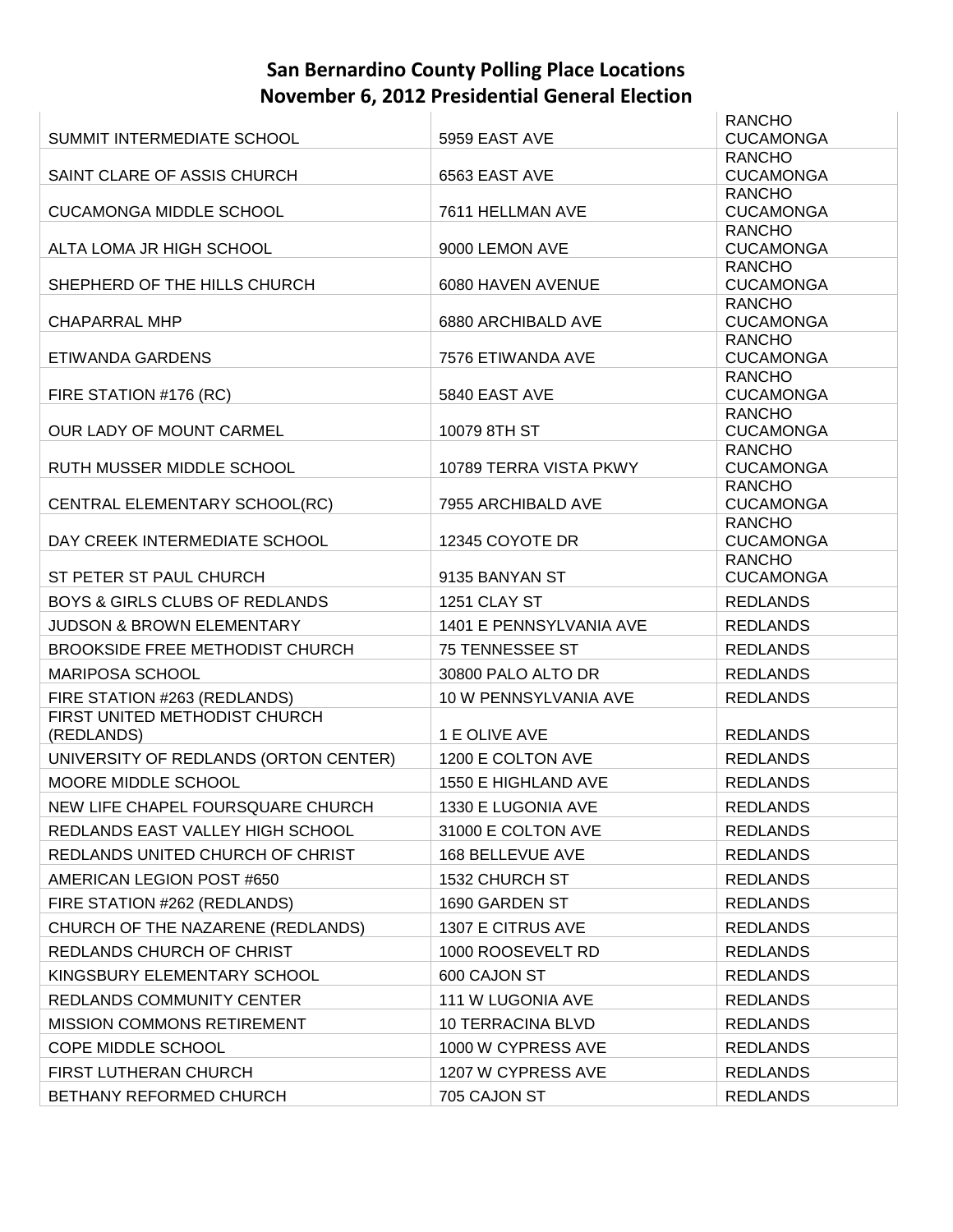| <b>CLEMENT MIDDLE SCHOOL</b>       | 501 E PENNSYLVANIA AVE             | <b>REDLANDS</b>        |
|------------------------------------|------------------------------------|------------------------|
| FIRE STATION #3 (RIALTO)           | 1550 N AYALA DR                    | <b>RIALTO</b>          |
| KOLB MIDDLE SCHOOL                 | 2351 N SPRUCE AVE                  | <b>RIALTO</b>          |
| LENA M. PRESTON ELEMENTARY         | 1750 N WILLOW AVE                  | <b>RIALTO</b>          |
| ST PETER'S EPISCOPAL CHURCH        | 777 N ACACIA AVE                   | <b>RIALTO</b>          |
| AMERICAN LEGION POST #422          | 848 S LILAC AVE                    | <b>RIALTO</b>          |
| <b>KELLEY SCHOOL</b>               | 380 S MERIDIAN AVE                 | <b>RIALTO</b>          |
| <b>SOUTH POINT VILLA</b>           | 302 W MERRILL AVE                  | <b>RIALTO</b>          |
| RIALTO UNITED METHODIST CHURCH     | 1230 N LILAC AVE                   | <b>RIALTO</b>          |
| FITZGERALD ELEMENTARY              | 2568 W TERRA VISTA DR              | <b>RIALTO</b>          |
| <b>INLAND LIGHTHOUSE CHURCH</b>    | 1123 S CACTUS AVE                  | <b>RIALTO</b>          |
| <b>CROSSROADS CHRISTIAN CENTER</b> | 957 N CACTUS AVE                   | <b>RIALTO</b>          |
| CATHEDRAL OF PRAISE                | 1521 S RIVERSIDE AVE               | <b>RIALTO</b>          |
| <b>CALVARY CHAPEL</b>              | 1391 W MERRILL AVE                 | <b>RIALTO</b>          |
| <b>RIALTO COMMUNITY CENTER</b>     | 214 N PALM AVE                     | <b>RIALTO</b>          |
| KUCERA MIDDLE SCHOOL               | 2140 W BUENA VISTA DR              | <b>RIALTO</b>          |
| HUGHBANKS ELEMENTARY SCHOOL        | 2241 N APPLE AVE                   | <b>RIALTO</b>          |
| RIALTO MIDDLE SCHOOL               | 1262 W RIALTO AVE                  | <b>RIALTO</b>          |
| BETHANY PRESBYTERIAN CHURCH        | 1773 N RIVERSIDE AVE               | <b>RIALTO</b>          |
| <b>CARTER HIGH SCHOOL</b>          | 2630 N LINDEN AVE                  | <b>RIALTO</b>          |
| FIRE STATION #51 (RS)              | 31250 HILLTOP BLVD                 | <b>RUNNING SPRINGS</b> |
|                                    |                                    |                        |
| HOOTMAN SENIOR/COMMUNITY CENTER    | 2929 RUNNING SPRINGS SCHOOL<br>RD. | <b>RUNNING SPRINGS</b> |
| OUR LADY OF THE ASSUMPTION CHURCH  | 796 W 48TH ST                      | <b>SAN BERNARDINO</b>  |
| 16TH ST 7TH DAY ADVENTIST CHURCH   | 1601 W 16TH ST                     | <b>SAN BERNARDINO</b>  |
| DEL ROSA UNITED METHODIST CHURCH   | 3350 DEL ROSA AVE                  | <b>SAN BERNARDINO</b>  |
| <b>KIMBARK SCHOOL</b>              | 18021 W KENWOOD AVE                | <b>SAN BERNARDINO</b>  |
| <b>DELMAN HEIGHTS CENTER</b>       | 2969 FLORES ST                     | <b>SAN BERNARDINO</b>  |
| DAVIDSON ELEMENTARY SCHOOL         | 2844 DAVIDSON AVE                  | <b>SAN BERNARDINO</b>  |
| OUR LADY OF HOPE PARISH            | 6885 DEL ROSA AVE                  | SAN BERNARDINO         |
| <b>GRACE CHAPEL CHURCH</b>         | 1595 E ART TOWNSEND DR             | <b>SAN BERNARDINO</b>  |
| FIRE STATION #75 (MUSCOY)          | 2852 N MACY ST                     | SAN BERNARDINO         |
| OUR LADY OF THE ROSARY CATHEDRAL   | 2525 N ARROWHEAD AVE               | <b>SAN BERNARDINO</b>  |
| RAMROD MHP                         | 1010 TERRACE RD                    | <b>SAN BERNARDINO</b>  |
| NEWMARK ELEMENTARY                 | 4121 N 3RD AVE                     | SAN BERNARDINO         |
| LITTLE LEAGUE HEADQUARTERS         | 6707 LITTLE LEAGUE DR              | SAN BERNARDINO         |
| LUTHERAN CHURCH OF OUR SAVIOR      | 5050 N SIERRA WAY                  | <b>SAN BERNARDINO</b>  |
| <b>CLARE CHERRY SCHOOL</b>         | 3012 N WATERMAN AVE                | <b>SAN BERNARDINO</b>  |
| <b>SEARCH AND RESCUE BUILDING</b>  | 3250 HARRISON ST                   | SAN BERNARDINO         |
| SHANDIN HILLS GOLF COURSE          | 3380 LITTLE MOUNTAIN DR            | <b>SAN BERNARDINO</b>  |
| OUR LADY OF GUADALUPE CHURCH       | 1430 W 5TH ST                      | <b>SAN BERNARDINO</b>  |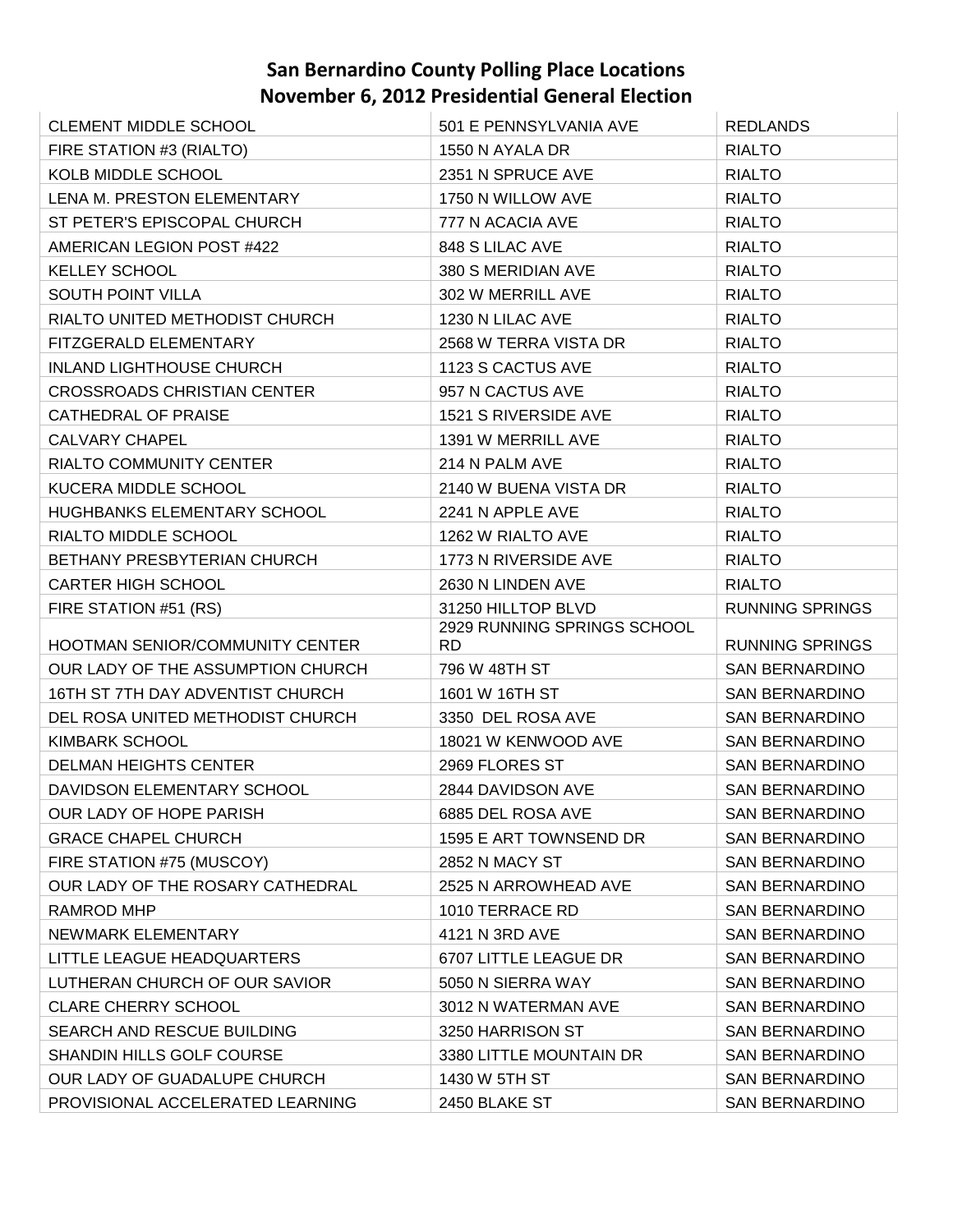| <b>CENTER</b>                            |                          |                         |
|------------------------------------------|--------------------------|-------------------------|
| NEW HOPE FAMILY LIFE CENTER              | 1505 W HIGHLAND AVE      | <b>SAN BERNARDINO</b>   |
| UNITED METHODIST CHURCH (SB)             | 3006 N MACY ST           | <b>SAN BERNARDINO</b>   |
| VFW POST 8737                            | 2018 FOOTHILL BLVD       | <b>SAN BERNARDINO</b>   |
| FIRST PRESBYTERIAN CHURCH (SB)           | 1900 N D ST              | <b>SAN BERNARDINO</b>   |
| SAN BERNARDINO SCOTTISH RITE             | 4400 N VARSITY AVE       | <b>SAN BERNARDINO</b>   |
| <b>VICTORIA WOODS APARTMENTS</b>         | 1095 KENDALL DR          | <b>SAN BERNARDINO</b>   |
| BOYS & GIRLS CLUB OF SAN BERNARDINO      | 1180 W 9TH ST            | <b>SAN BERNARDINO</b>   |
| <b>CORNERSTONE CHRISTIAN FELLOWSHIP</b>  | 3933 N MOUNTAIN VIEW AVE | <b>SAN BERNARDINO</b>   |
| <b>VERMONT ELEMENTARY</b>                | 3695 VERMONT ST          | <b>SAN BERNARDINO</b>   |
| HUMANE SOCIETY OF SAN BERNARDINO         | 374 W ORANGE SHOW RD     | <b>SAN BERNARDINO</b>   |
| ST PAULS UNITED METHODIST CHURCH         | 785 N ARROWHEAD AVE      | <b>SAN BERNARDINO</b>   |
| <b>GREATER BETHEL MISSIONARY BAPTIST</b> |                          |                         |
| <b>CHURCH</b>                            | 222 E 2ND ST             | <b>SAN BERNARDINO</b>   |
| RANCHO MERIDIAN MHE                      | 2686 W MILL ST           | <b>SAN BERNARDINO</b>   |
| ECCLESIA CHRISTIAN FELLOWSHIP            | 1314 E DATE ST           | <b>SAN BERNARDINO</b>   |
| UNIFIED BAPTIST CHURCH                   | 1094 E BASE LINE ST      | <b>SAN BERNARDINO</b>   |
| FIRST BAPTIST CHURCH (SB)                | 4747 N STATE ST          | <b>SAN BERNARDINO</b>   |
| <b>VICTORY OUTREACH</b>                  | 990 W MILL ST            | <b>SAN BERNARDINO</b>   |
| ST RICHARDS EPISCOPAL CHURCH             | 28708 HWY 18             | <b>SKYFOREST</b>        |
| FIRE STATION (SUGARLOAF)                 | 550 MAPLE LN             | <b>SUGARLOAF</b>        |
| TRONA COMMUNITY SENIOR CENTER            | 13187 MARKET ST          | <b>TRONA</b>            |
| PALMS BAPTIST CHURCH                     | 5285 ADOBE RD            | <b>TWENTYNINE PALMS</b> |
| FIRE STATION #422 (29 PALMS)             | 3834 LEAR AVE            | <b>TWENTYNINE PALMS</b> |
| WONDER VALLEY COMMUNITY CENTER           | 80526 1/2 AMBOY RD       | <b>TWENTYNINE PALMS</b> |
| FIRE STATION #421 (29 PALMS)             | 6560 ADOBE RD            | <b>TWENTYNINE PALMS</b> |
| CHURCH OF THE NAZARENE (29 PALMS)        | 72603 JUANITA DR         | <b>TWENTYNINE PALMS</b> |
| MOUNTAIN COMMUNITY SENIOR CENTER         | 675 GRANDVIEW RD         | <b>TWIN PEAKS</b>       |
| WEDGEWOOD WEDDING & BANQUET              | 1231 E 16TH ST           | <b>UPLAND</b>           |
| FOOTHILL KNOLLS ELEMENTARY SCHOOL        | 1245 VETERANS CT         | <b>UPLAND</b>           |
| NEW LIFE CHRISTIAN CENTER                | 205 S CAMPUS AVE         | <b>UPLAND</b>           |
| FIRST BAPTIST CHURCH (UPLAND)            | 531 W 8TH ST             | <b>UPLAND</b>           |
| CALVARY CHAPEL (UPLAND)                  | 2060 W 11TH ST           | <b>UPLAND</b>           |
| WATER OF LIFE COMMUNITY CHURCH (UPLAND)  | 1020 W 8TH ST            | <b>UPLAND</b>           |
| FIRE STATION #164 (UPLAND)               | 1825 N CAMPUS AVE        | <b>UPLAND</b>           |
| MAGNOLIA ELEMENTARY SCHOOL               | 465 W 15TH STREET        | <b>UPLAND</b>           |
| LIFE BIBLE FELLOWSHIP CHURCH             | 2426 N EUCLID AVE        | <b>UPLAND</b>           |
| 11TH ST BAPTIST CHURCH                   | 990 W 11TH ST            | <b>UPLAND</b>           |
| SIERRA VISTA ELEMENTARY SCHOOL           | 253 E 14TH ST            | <b>UPLAND</b>           |
| RECREATION DEPARTMENT                    | 651 W 15TH ST            | <b>UPLAND</b>           |
| FIRE STATION #2 (UPLAND)                 | 2046 N SAN ANTONIO AVE   | <b>UPLAND</b>           |
| <b>GRACE LUTHERAN CHURCH</b>             | 2108 N EUCLID AVE        | <b>UPLAND</b>           |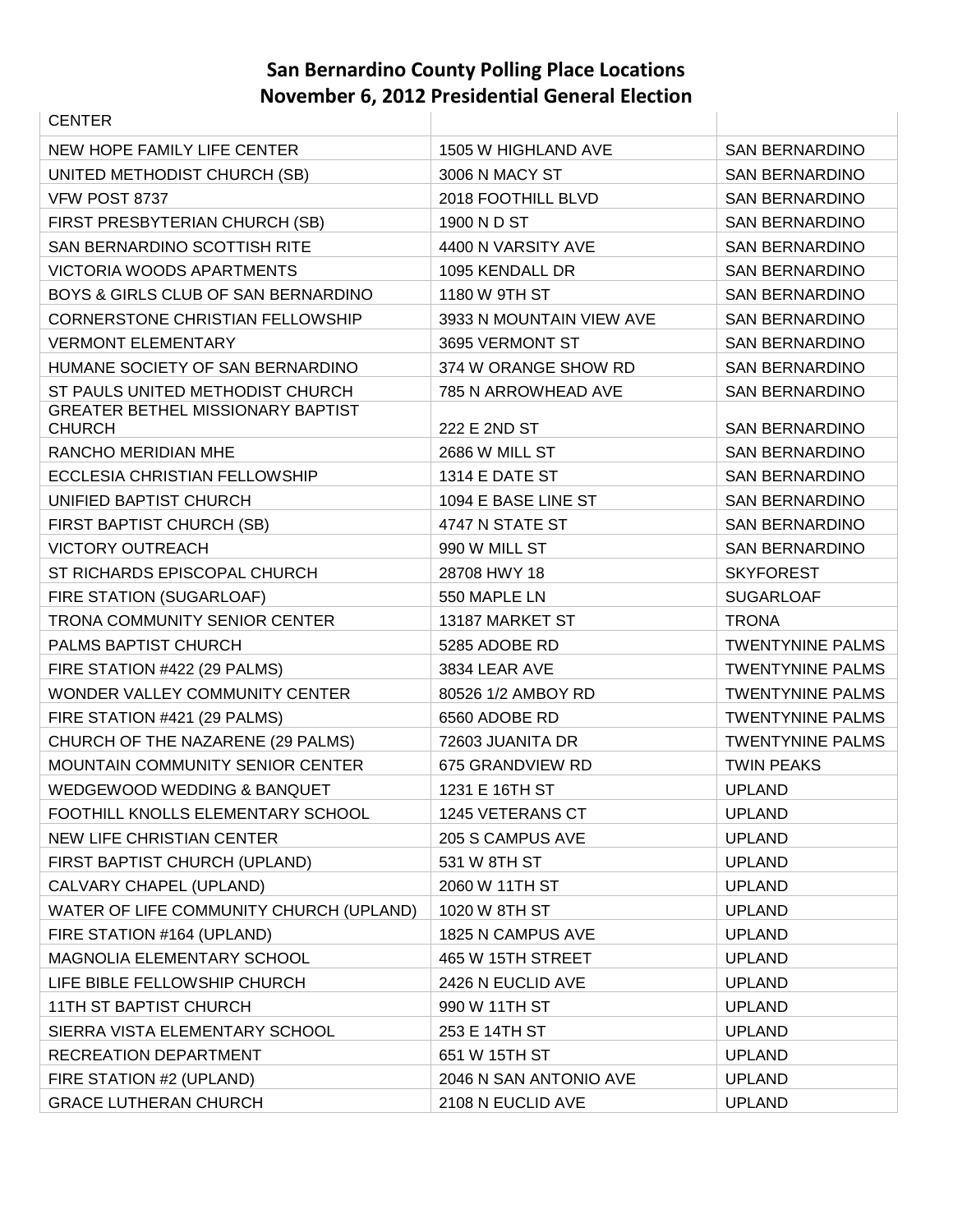| <b>FOOTHILL BIBLE CHURCH</b>            | 1330 W 15TH ST           | <b>UPLAND</b>      |
|-----------------------------------------|--------------------------|--------------------|
| <b>CARNEGIE LIBRARY BUILDING</b>        | 123 D ST                 | <b>UPLAND</b>      |
| YMCA OF UPLAND                          | 1150 E FOOTHILL BLVD     | <b>UPLAND</b>      |
| <b>BIBLE BAPTIST CHURCH</b>             | 12626 FIRST AVE          | <b>VICTORVILLE</b> |
| <b>HIGH DESERT CHURCH</b>               | 14545 HOOK BLVD          | <b>VICTORVILLE</b> |
| HOLY INNOCENTS CATHOLIC CHURCH          | 13230 EL EVADO RD        | <b>VICTORVILLE</b> |
| <b>GOODWILL EDUCATION CENTER</b>        | 13853 SENECA RD          | <b>VICTORVILLE</b> |
| STREAMS OF HOPE CHURCH                  | 14938 DOS PALMAS RD      | <b>VICTORVILLE</b> |
| MESA LINDA MIDDLE SCHOOL                | 13001 MESA LINDA AVE     | <b>VICTORVILLE</b> |
| FIRST MISSIONARY BAPTIST CHURCH         | 15740 1ST ST             | <b>VICTORVILLE</b> |
| LIBERTY ELEMENTARY SCHOOL (VV)          | 12900 AMETHYST RD        | <b>VICTORVILLE</b> |
| <b>VICTORVILLE SENIOR CITIZENS CLUB</b> | 14874 S MOJAVE DR        | <b>VICTORVILLE</b> |
| MORGAN/KINCAID PREPARATORY SCHOOL       | 13257 MESA LINDA AVE     | <b>VICTORVILLE</b> |
| ZION LUTHERAN CHURCH                    | 15342 JERALDO DR         | <b>VICTORVILLE</b> |
| PUESTA DEL SOL ELEMENTARY SCHOOL        | 15887 ACADEMY ST         | <b>VICTORVILLE</b> |
| <b>VILLAGE OF VICTORVILLE</b>           | 16711 CHALON RD          | <b>VICTORVILLE</b> |
| DISCOVERY SCHOOL OF THE ARTS            | 13247 AMETHYST RD        | <b>VICTORVILLE</b> |
| ROSE O LEARY COMMUNITY CENTER           | 9932 5TH ST              | <b>VICTORVILLE</b> |
| <b>VICTOR VALLEY COLLEGE</b>            | 18422 BEAR VALLEY RD     | <b>VICTORVILLE</b> |
| <b>COBALT MIDDLE SCHOOL</b>             | 13801 COBALT RD          | <b>VICTORVILLE</b> |
| FIRST SOUTHERN BAPTIST CHURCH           | 16611 TRACY ST           | <b>VICTORVILLE</b> |
| BRENTWOOD ELEMENTARY SCHOOL             | 13962 HOOK BLVD          | <b>VICTORVILLE</b> |
| VICTOR VALLEY CHURCH OF CHRIST          | 13150 SYCAMORE ST        | <b>VICTORVILLE</b> |
| <b>WEST CREEK ELEMENTARY SCHOOL</b>     | 15763 COBALT RD          | <b>VICTORVILLE</b> |
| SPRING VALLEY LAKE COUNTRY CLUB         | 13229 SPRING VALLEY PKWY | <b>VICTORVILLE</b> |
| THE GATE CHURCH OF THE HIGH DESERT      | 11783 AMETHYST RD        | <b>VICTORVILLE</b> |
| <b>SVLA COMMUNITY BUILDING</b>          | 12975 ROLLING RIDGE DR   | <b>VICTORVILLE</b> |
| <b>GOLD WEST MHP</b>                    | 15252 SENECA RD          | <b>VICTORVILLE</b> |
| <b>GREEN TREE INN</b>                   | 14173 GREEN TREE BLVD    | <b>VICTORVILLE</b> |
| VISTA VERDE ELEMENTARY SCHOOL           | 13403 VISTA VERDE STREET | <b>VICTORVILLE</b> |
| <b>VICTOR VILLA MHP</b>                 | 13393 MARIPOSA RD        | <b>VICTORVILLE</b> |
| UNITED METHODIST CHURCH (WRIGHTWOOD)    | 1543 BARBARA ST          | <b>WRIGHTWOOD</b>  |
| YERMO COMMUNITY SERVICES                | 38315 MC CORMICK ST      | <b>YERMO</b>       |
| UNITY CHURCH OF YUCAIPA                 | 35393 AVENUE E           | <b>YUCAIPA</b>     |
| <b>GOLDEN OAKS</b>                      | 33398 OAK GLEN RD        | <b>YUCAIPA</b>     |
| YUCAIPA VALLEY PRESBYTERIAN CHURCH      | 34558 AVENUE E           | <b>YUCAIPA</b>     |
| <b>SET FREE CHURCH</b>                  | 13700 CALIMESA BLVD      | <b>YUCAIPA</b>     |
| FIRST BAPTIST CHURCH (YUCAIPA)          | 34784 YUCAIPA BLVD       | <b>YUCAIPA</b>     |
| YUCAIPA SEVENTH DAY ADVENTIST CHURCH    | 35225 AVENUE E           | <b>YUCAIPA</b>     |
| WILDWOOD ELEMENTARY SCHOOL              | 35972 SUSAN ST           | <b>YUCAIPA</b>     |
| WILDWOOD CANYON VILLA                   | 33951 COLORADO ST        | <b>YUCAIPA</b>     |